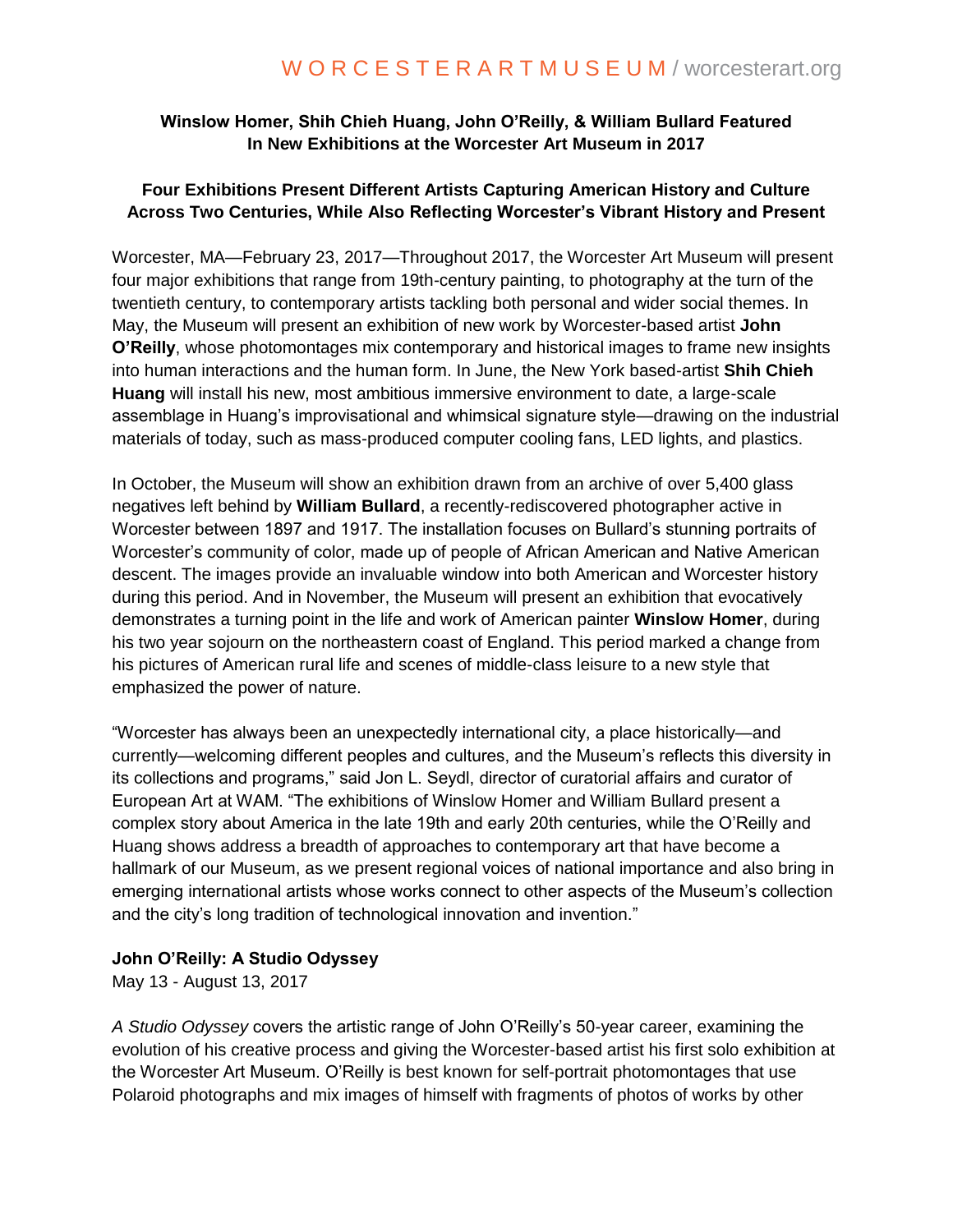artists. Confronting both personal and world history, the artist draws on his vast knowledge of art, literature, and music history—including the Greek poet Constantine Cavafy, French writer Jean Genet, Henry James, and Thomas Eakins—to explore these themes and bring together the human form in incongruous ways. His work also delves into issues of homosexuality, both as an aspect of his own identity and as an often-repressed, complicated narrative within society. More recently, O'Reilly has incorporated found coloring books into his art, reconnecting with his World War II childhood and exploring his own feelings about mortality. Moving from photomontage to collage, these new works explore a range of different influences, while continuing to use a more metaphoric self-portrait to engage with his biography.

Curated by Nancy Kathryn Burns, the Museum's Assistant Curator of Prints, Drawings, and Photographs, the exhibition features 75 of O'Reilly's works—including over 20 created since 2000. The exhibition highlights the role the artist's studio has played in his creative process, placing special emphasis on the rich art historical and literary allusions in his work.

Early support for *John O'Reilly: A Studio Odyssey* has been provided by Stephen J. Javaras and Robert A. Collins. Media partner is Worcester Magazine.

#### **Reusable Universes: Shih Chieh Huang**

June 24 - November 11, 2017

This exhibition features a new installation by the Taiwan-born, New York-based artist Shih Chieh Huang. Huang's work combines his longstanding fascination with technology and the materials of modern life to transform mundane manufactured objects into novel and remarkably complex sculptural forms. For his exhibition at the Worcester Art Museum, developed by Assistant Curator of Asian Art Vivian Li, Huang will create his most ambitious immersive environment to date—a kinetic and light installation consisting of over one hundred varioussized sculptural elements. Exploiting the gallery's 18-foot ceilings, Huang's installation will be more vertical than his previous works, making use of the height to hang different elements and create a large-scale sensory experience. The work's unique sonic experience produced only from the air-driven movement continuously inflating and deflating the sculptures reflects Huang's decades-long study of the creative and organic possibilities of manufactured materials.

In addition to his new work, Huang will create on site an iteration of his *Organic Concept*, an infinitely scalable sculpture made from rolls of painter's plastic and box fans. The creation will be a public performance at the Museum on July 20, 2017. Afterwards, *Organic Concept* will be temporarily installed in the Museum's Renaissance Court.

Like the artists of the 1920s and 1930s who were documenting the new industrial landscape of America, Shih Chieh Huang's work bears witness to the decline of heavy industry in the U.S. and the acceleration of the technology industry into people's everyday lives globally in the late 20th century. An artist trained in both the traditional visual arts and the emerging field of digital art, Huang's work provokes the viewer to consider society's rapidly changing relationship with technology: by constructing grand works of "low-tech" art made from high-tech parts that are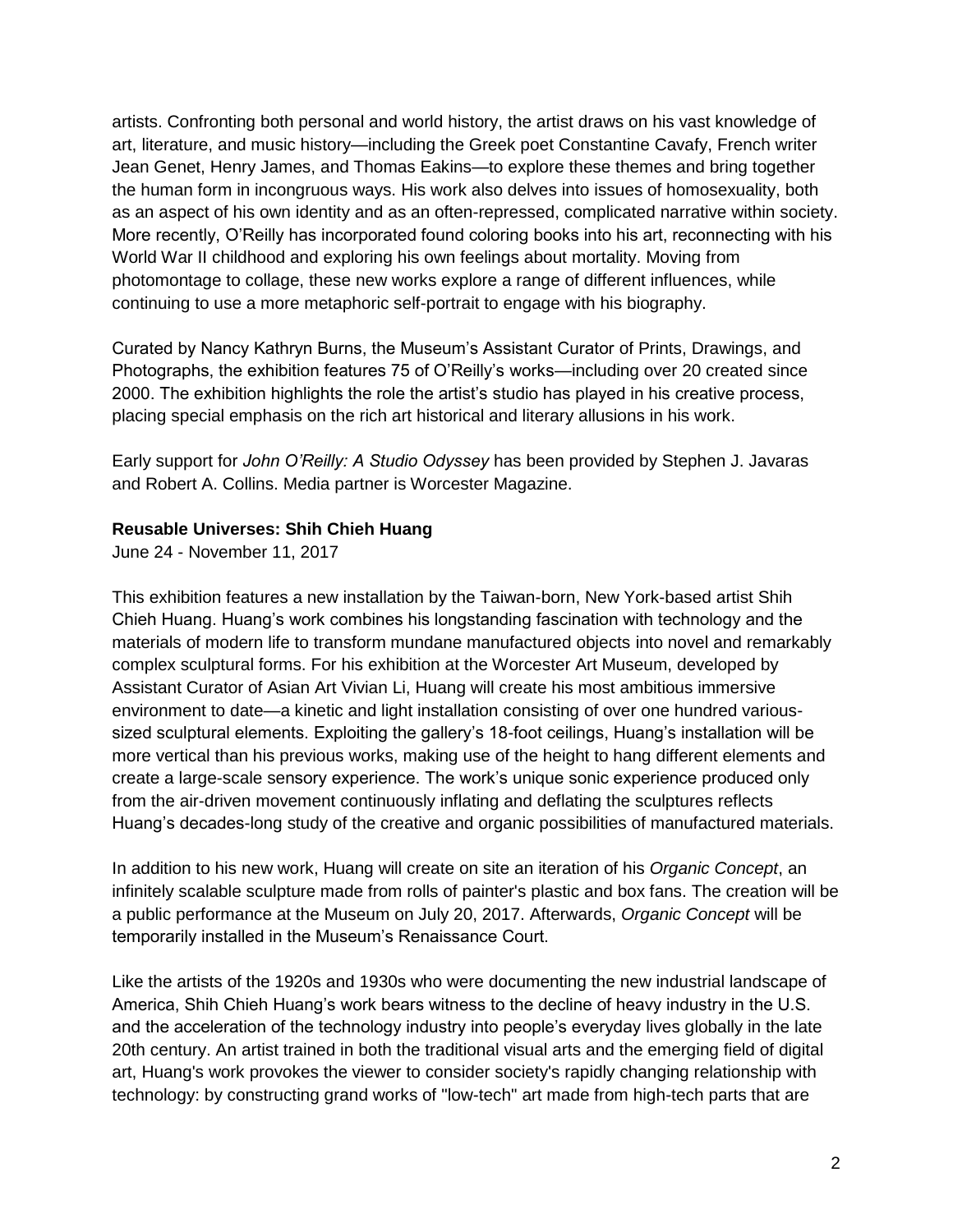intentionally built to look unfinished, Huang endeavors to recapture the curiosity and wonder in early technology that will inspire visitors to likewise experiment and build anew.

Early support for *Reusable Universes: Shih Chieh Huang* has been provided by the Taipei Cultural Center in New York. Media partner is Artscope Magazine.

### **Rediscovering an American Community of Color: The Photographs of William Bullard** October 14, 2017 - February 25, 2018

At the time of his death in 1918, photographer William Bullard (born 1876) left behind a trove of nearly 5400 glass plate negatives, over 230 of which are portraits of Worcester's people of color. Taken primarily in Worcester's Beaver Brook neighborhood, where Bullard himself lived, these images offer a unique look at a community made up of recent Southern migrants, people of Native American descent, Black Yankee families, and a handful of immigrants from the Caribbean. For the first time, over 80 of these portraits will be on display. Serendipitously, Bullard left a logbook behind, identifying over 80 percent of his sitters, making this collection especially rare. As a result, the exhibition is able to tell the personal stories of Bullard's sitters.

Coinciding with the "New Negro" movement, which sought to reframe how African-Americans of the period constructed a new progressive and cultured public identity, Bullard's images depict confident and well-dressed citizens in many of the same poses—and with many of the same fashionable accessories, such as bicycles—as portraits of white Americans of the same period. Co-curated by Nancy Kathryn Burns, the Museum's Assistant Curator of Prints, Drawings, and Photographs, and Janette Thomas Greenwood, Professor of History at Clark University, the exhibition provides a unique window into an American community of color between the end of Reconstruction and the start of the Great Migration, a period often overlooked.

Working with Frank Morrill, owner of the Bullard collection of negatives, Greenwood also created *The Worcester People of Color Photo Project*, an online resource to identify and track down descendants of Bullard's sitters. A community advisory board, made up of local descendants and community leaders, also linked Morrill and Greenwood with family members. Clark University students, who have helped conduct research, will create a website to accompany the exhibition. The exhibition will also include a scholarly catalogue edited by Burns and Greenwood.

Organized in partnership with Clark University, *Rediscovering an American Community of Color* is supported in part by a grant from the Massachusetts Foundation for the Humanities.

## **Coming Away: Winslow Homer and England November 11, 2017 - February 4, 2018**

By the 1870s, Winslow Homer had established himself as a popular figure in American painting, from his sketches of army life during the Civil War to his portraits of bourgeois leisure. During an 1881–82 stay in the small fishing village of Cullercoats on the northeast coast of England,